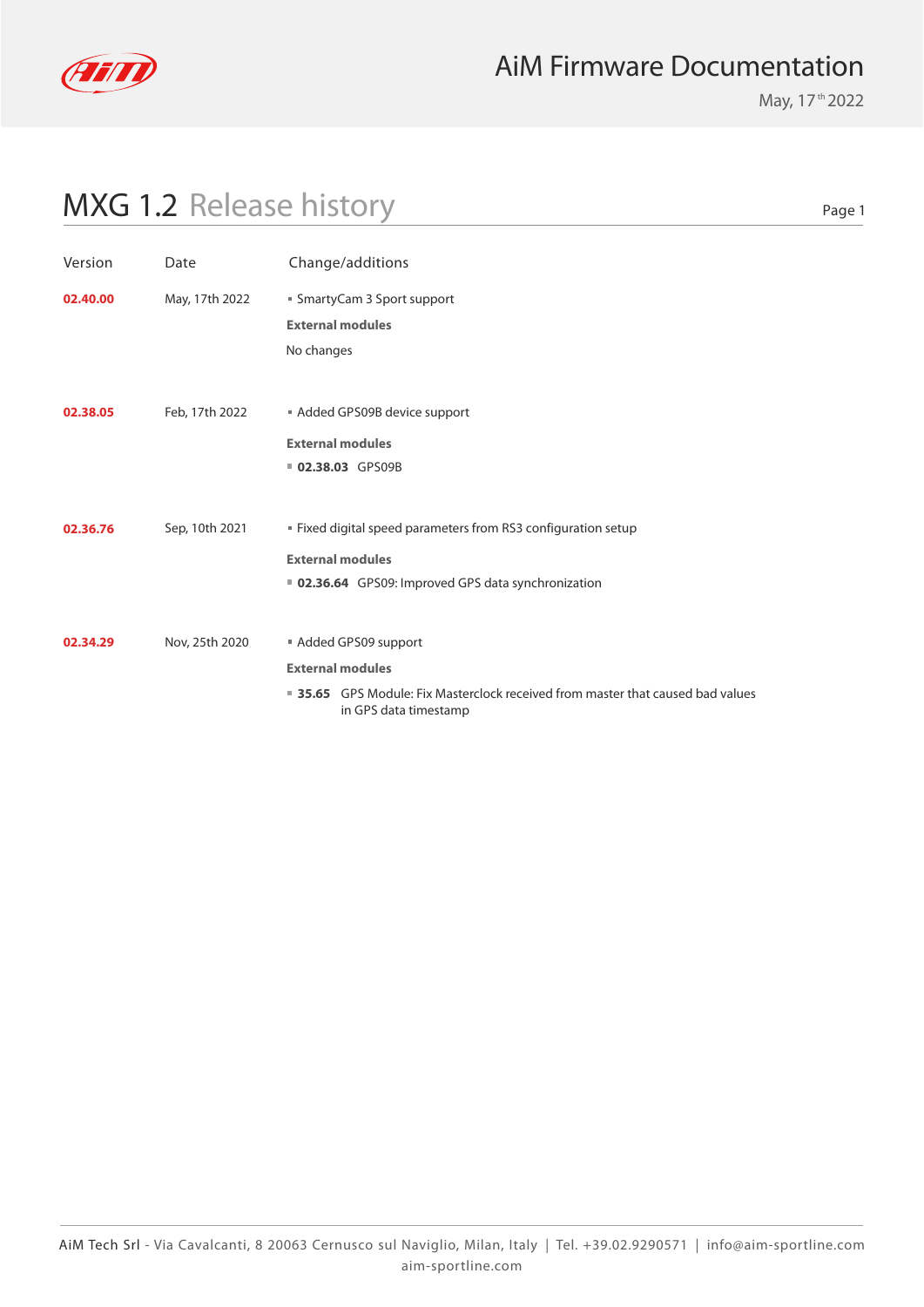

May, 17<sup>th</sup> 2022

# MXG 1.2 Release history

Page 2

| Version                    | Date           | Change/additions                                                                                              |  |
|----------------------------|----------------|---------------------------------------------------------------------------------------------------------------|--|
| Jul, 17th 2020<br>02.32.81 |                | " Fixed RPM issue due to wrong RPM factor handling                                                            |  |
|                            |                | <b>External modules</b>                                                                                       |  |
|                            |                | No changes                                                                                                    |  |
|                            |                |                                                                                                               |  |
| 02.32.72                   | May, 22nd 2020 | ■ Simulators handling                                                                                         |  |
|                            |                | Added Hour/Date info from GPS tracks                                                                          |  |
|                            |                | Added reference speed used to calculate odometers                                                             |  |
|                            |                | <b>External modules</b>                                                                                       |  |
|                            |                | No changes                                                                                                    |  |
|                            |                |                                                                                                               |  |
| 02.32.55                   | Apr, 23rd 2020 | General speed up in transmitting configuration                                                                |  |
|                            |                | Solved missing timeout on ECU channels for some serial protocol (RS232 and K-line) (AB#59)                    |  |
|                            |                | Improved track visualization                                                                                  |  |
|                            |                | " Digital channels: bug fix on RPM input capture                                                              |  |
|                            |                | " Fixed alarms based on BestDiff time                                                                         |  |
|                            |                | <b>External modules</b>                                                                                       |  |
|                            |                |                                                                                                               |  |
|                            |                | No changes                                                                                                    |  |
|                            |                |                                                                                                               |  |
| 02.32.12                   | Feb, 10th 2020 | " Fixed bug that didn't enable the display page after rear camera visualization                               |  |
|                            |                | <b>External modules</b>                                                                                       |  |
|                            |                | No changes                                                                                                    |  |
|                            |                |                                                                                                               |  |
| 02.32.09                   | Oct, 17th 2019 | " First Release including the new graphic engine which has the following improvements:                        |  |
|                            |                | ■ Faster boot time                                                                                            |  |
|                            |                | <b>Boot time independent from the number of configured pages</b>                                              |  |
|                            |                | Improvement in font visualization quality                                                                     |  |
|                            |                | ■ Resizable fonts                                                                                             |  |
|                            |                | ■ Colorable icons                                                                                             |  |
|                            |                | This firmware release is compatible *** ONLY*** with the Race Studio 3 releases starting<br>from the 03.30.00 |  |
|                            |                | <b>External modules</b>                                                                                       |  |
|                            |                | Shift Light Module: support for the new software release (v03.30.00)<br>$= 2.30.16$                           |  |
|                            |                | GPS Module: improved GPS data synchronization<br>$= 35.64$                                                    |  |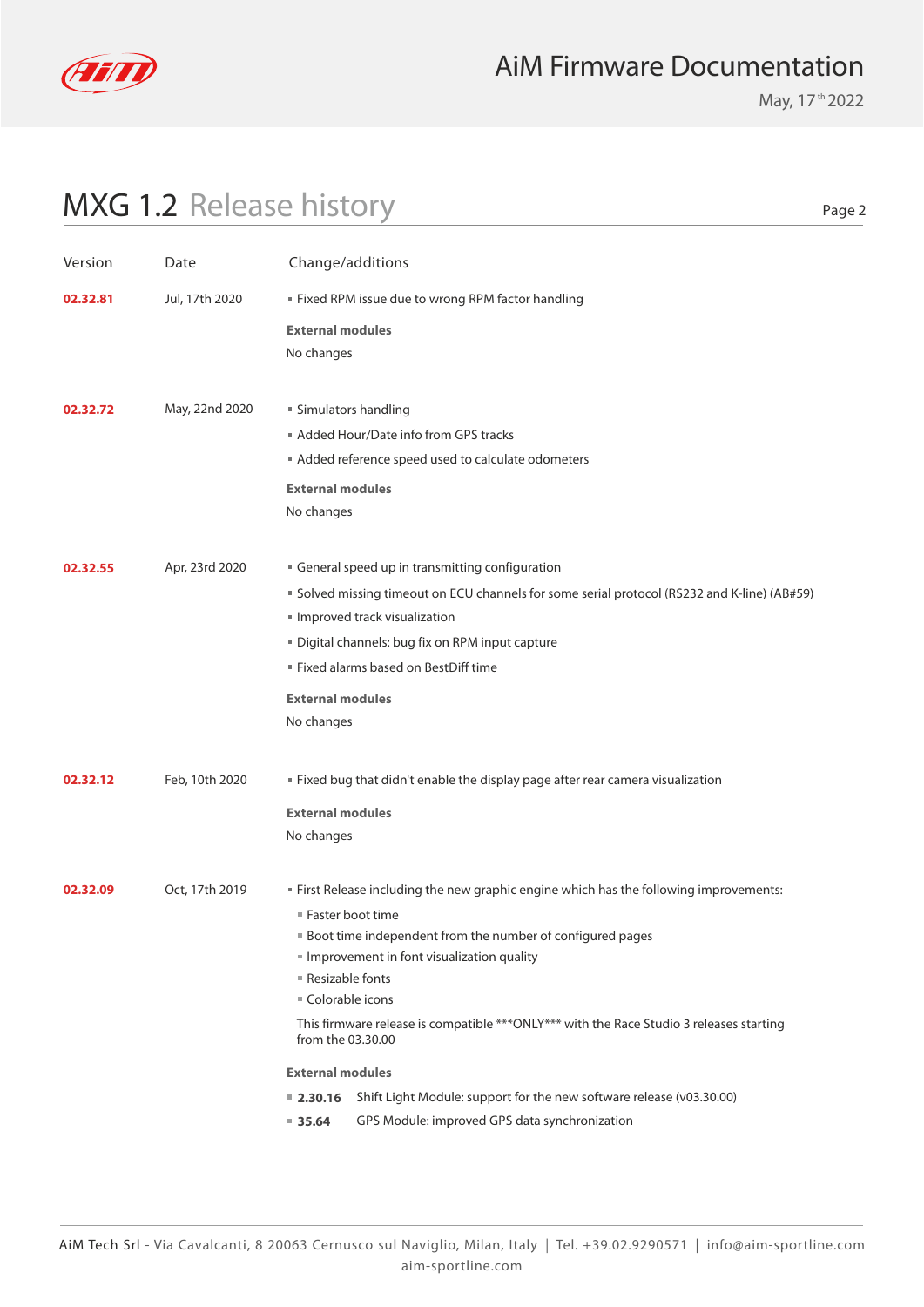

May, 17<sup>th</sup> 2022

| .,<br>×<br>۰. | × |
|---------------|---|
|               |   |

| Version  | Date           | Change/additions                                                                                |  |  |  |
|----------|----------------|-------------------------------------------------------------------------------------------------|--|--|--|
| 02.30.10 | Jun, 12th 2019 | " Fixed bug locking the device in data recall                                                   |  |  |  |
|          |                | AIM CAN network improvements                                                                    |  |  |  |
|          |                | " Fixed the calibration of the Expansion channels                                               |  |  |  |
|          |                | <b>External modules</b>                                                                         |  |  |  |
|          |                | Channel Expansion/TC Hub<br>40.62                                                               |  |  |  |
|          |                | $= 35.61$<br><b>GPS Module</b>                                                                  |  |  |  |
| 02.30.06 | May, 23rd 2019 | " Fixed reset gear calculation                                                                  |  |  |  |
|          |                | " Popup management:                                                                             |  |  |  |
|          |                | <b>Background color configurable from RS3</b>                                                   |  |  |  |
|          |                | " Txt color configurable from RS3                                                               |  |  |  |
|          |                | <b>External modules</b>                                                                         |  |  |  |
|          |                | No changes                                                                                      |  |  |  |
|          |                |                                                                                                 |  |  |  |
| 02.30.02 | Apr, 19th 2019 | Improved K-line protocols management                                                            |  |  |  |
|          |                | Added open tracks management                                                                    |  |  |  |
|          |                | <b>External modules</b>                                                                         |  |  |  |
|          |                | No changes                                                                                      |  |  |  |
|          |                |                                                                                                 |  |  |  |
| 02.26.57 | Mar, 22nd 2019 | " Fix speed indication in miles for analog controls                                             |  |  |  |
|          |                | <b>External modules</b><br>No changes                                                           |  |  |  |
|          |                |                                                                                                 |  |  |  |
| 02.26.55 | Mar, 14th 2019 | Improved ADC accuracy                                                                           |  |  |  |
|          |                | GPS page skipped when the vehicle is moving                                                     |  |  |  |
|          |                | " Increased channel frequencies for selected ECUs (in particular K-line- and RS232- based ones) |  |  |  |
|          |                | " Fix bug on clear alarm by keypress                                                            |  |  |  |
|          |                | " Fix display bug which could lead to device resets with heavy configurations (multiple pages)  |  |  |  |
|          |                | <b>External modules</b>                                                                         |  |  |  |
|          |                | No changes                                                                                      |  |  |  |
|          |                |                                                                                                 |  |  |  |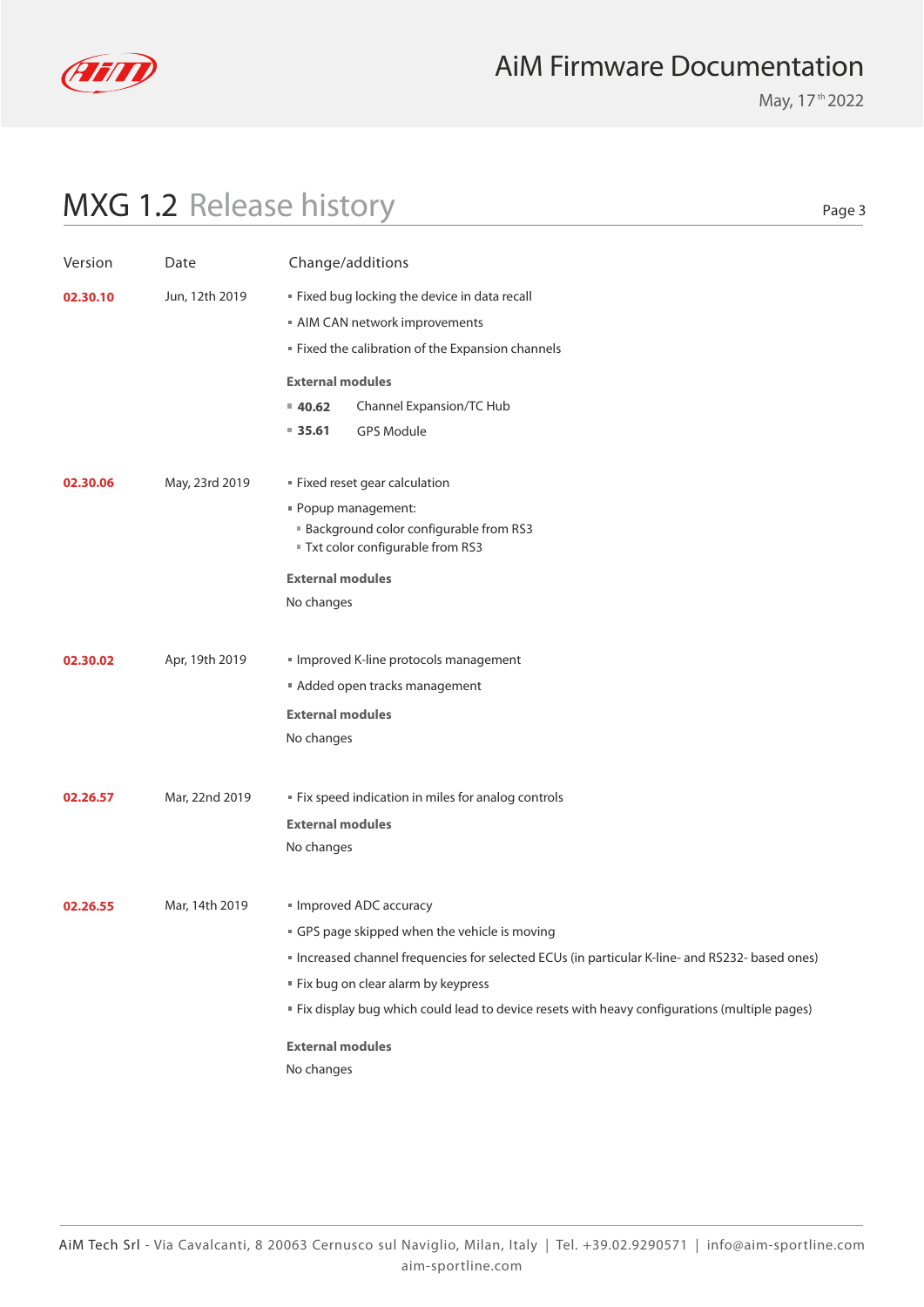

May, 17<sup>th</sup> 2022

Page 4

| Version                    | Date           | Change/additions        |                                                                                                                                                       |
|----------------------------|----------------|-------------------------|-------------------------------------------------------------------------------------------------------------------------------------------------------|
| 02.26.53<br>Feb, 14th 2019 |                |                         | " Fixed inertial platform orientation                                                                                                                 |
|                            |                | <b>External modules</b> |                                                                                                                                                       |
|                            |                | 02.26.51                | Shift Light Module                                                                                                                                    |
|                            |                |                         | Fixed issues with some ECUs                                                                                                                           |
|                            |                |                         | No changes for the other modules                                                                                                                      |
| 02.26.50                   | Jan, 18th 2019 | Digital inputs          |                                                                                                                                                       |
|                            |                |                         | " Support for Memory Module, Strada Logger and GS-Dash                                                                                                |
|                            |                |                         | ECU: support Adaptronics and Motec M4 ECU drivers                                                                                                     |
|                            |                | <b>External modules</b> |                                                                                                                                                       |
|                            |                |                         | <b>01.26.48</b> Memory Module and Strada Logger                                                                                                       |
|                            |                | 01.26.47 GS-Dash        |                                                                                                                                                       |
| 02.26.35                   | Dec, 5th 2018  |                         | Added management of Shift Light Module                                                                                                                |
|                            |                |                         | Added the support for auto brightness levels configuration (day brightness level, night brightness<br>level and threshold are now fully configurable) |
|                            |                | <b>External modules</b> |                                                                                                                                                       |
|                            |                | No changes              |                                                                                                                                                       |
| 02.26.12                   | Oct, 30th 2018 |                         | <b>Support for CAN Optical Lap (IRM_42)</b>                                                                                                           |
|                            |                | ■ CAN network fixes     |                                                                                                                                                       |
|                            |                |                         | ■ 100Hz CAN output management                                                                                                                         |
|                            |                | <b>External modules</b> |                                                                                                                                                       |
|                            |                | No changes              |                                                                                                                                                       |
| 02.26.08                   | Oct, 15th 2018 |                         | Improved synchronization of GPS data                                                                                                                  |
|                            |                | <b>External modules</b> |                                                                                                                                                       |
|                            |                | 35.60                   | <b>GPS Module</b>                                                                                                                                     |
|                            |                | $= 25.47$               | Lambda                                                                                                                                                |
|                            |                | 40.61                   | Channel Expansion/TC Hub                                                                                                                              |
|                            |                | $= 70.03$               | Remote buttons interface                                                                                                                              |
|                            |                |                         |                                                                                                                                                       |